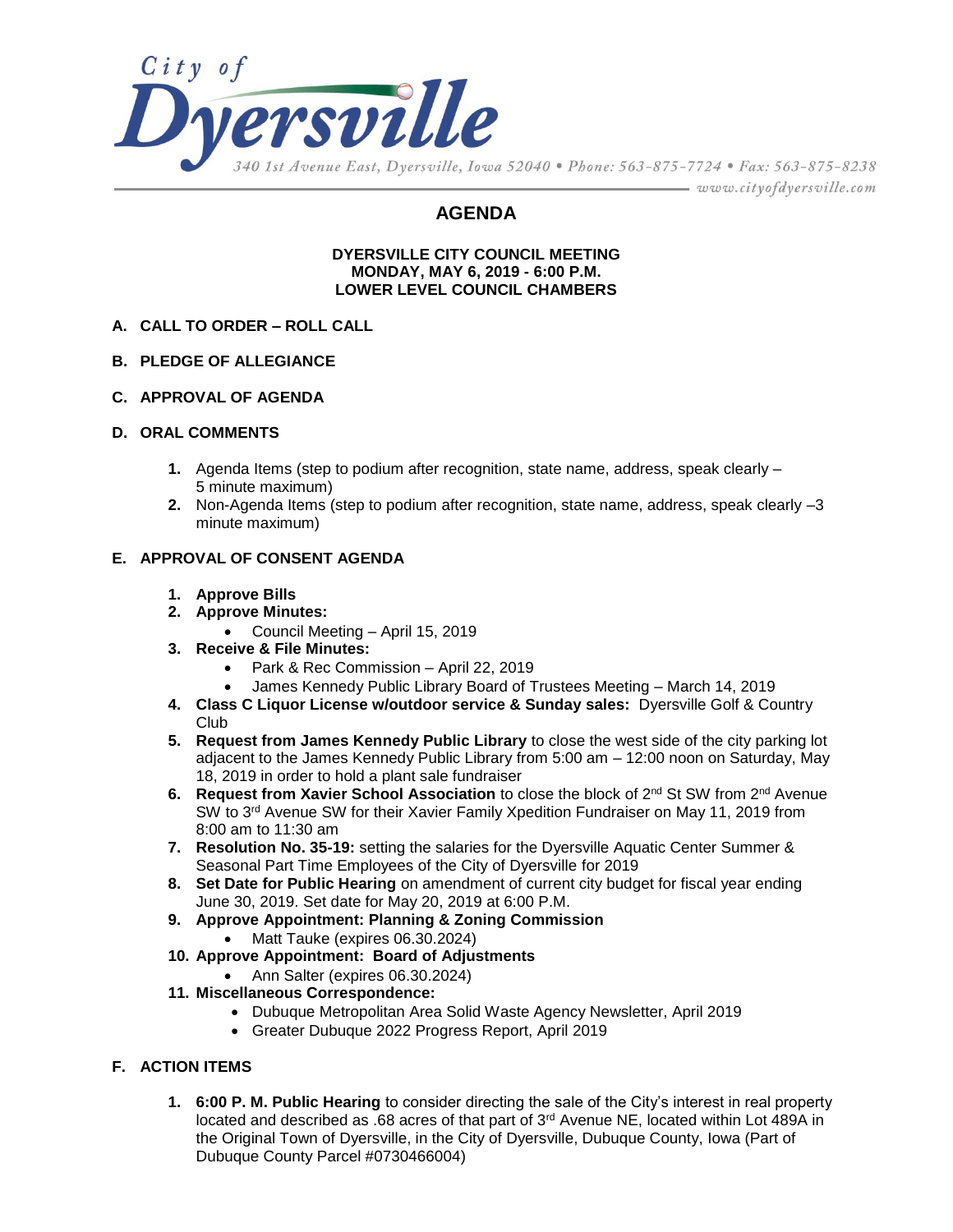- **2. Resolution No. 36-19** directing the sale of the City's interest in real property located and described as .68 acres of that part of 3rd Avenue NE, located within Lot 489A in the Original Town of Dyersville, in the City of Dyersville, Dubuque County, Iowa (part of Dubuque County Parcel # 0730466004) to Farmers Shipping Association
- **3. 6:00 P. M. Public Hearing** to consider directing the sale of the City's interest in real property located and described as .69 acres of that part of  $2<sup>nd</sup>$  Avenue NE lying east of the west line of vacated Tempe Street and west of  $2^{nd}$  Street NE, and a 20-foot private roadway, located within Lot 1A of Mill Subdivision in the City of Dyersville, Dubuque County, Iowa
- **4. Resolution No. 37-19** directing the sale of the City's interest in real property located and described as .69 acres of that part of 2nd Avenue NE lying east of the west line of vacated Tempe Street and west of 2<sup>nd</sup> Street NE, and a 20-foot private roadway, located within Lot 1A of Mill Subdivision in the City of Dyersville, Dubuque County, Iowa to Dyersville Industries, Inc.
- **5. 6:00 P. M. Public Hearing** to consider directing the sale of the City's interest in real property located and described as .11 acres of that part of 12<sup>th</sup> Avenue SE, located within part of Lot D of Grandview Estates Addition 2 line south of 12<sup>th</sup> Avenue SE Right-of-Way in the City of Dyersville, Dubuque County, Iowa (Part of Dubuque County Parcel #0732329040)
- **6. Resolution No. 38-19** directing the sale of the City's interest in real property located and described as .11 acres of that part of 12th Avenue SE, located within part of Lot D of Grandview Estates Addition 2 lying south of  $12<sup>th</sup>$  Avenue SE Right-of-Way in the City of Dyersville, Dubuque County, Iowa (part of Dubuque County Parcel# 0732329040) to Willow **Heights**
- **7. 6:00 P. M. Public Hearing** to approve the rezoning of the following property from A-1 Agricultural to R-2 Residential: Lot 7 of CE Burkle Addition No. 2, Dubuque County, City of Dyersville, Iowa
- **8. Ordinance No. 828** amending the Code of Ordinances of the City of Dyersville, Iowa, 2003 by changing zoning classification from A-1 Agricultural to R-2 Residential (first reading)
- **9. Waive Second Reading** of Ordinance No. 828
- **10. Waive Third Reading** of Ordinance No. 828
- **11. 6:00 P. M. Public Hearing** to approve the rezoning of the following property from A-1 Agricultural, to C-2 Commercial, and I-1 Industrial to C-1 Commercial within Twin Steeples landing subdivision in the City of Dyersville, Iowa: Lot 1A, Mill Subdivision; the north half of Lot 1, Mill Subdivision; the south half of Lot 1, Mill Subdivision; Lot 1 of Stieber's Subdivision No. 2; Lot 1-1-1 of Stieber's Subdivision; the east 40 feet of the north 257 feet of vacated Tempe Street; being part of Lot 2, Mill Subdivision; the west 40 feet of the north 142 feet of vacated Tempe Street; the west half of Lot 924 & Lots 925 thru 933, except the Railroad property; and that portion of Tempe Street, vacated, abutting Lot 927; and that portion of Pine Street, vacated, from the west line of vacated Tempe Street, west to the North Fork of the Maquoketa River; all in the City of Dyersville, Iowa
- **12. Ordinance No. 829** amending the Code of Ordinances of the City of Dyersville, Iowa, 2003 by changing zoning classification from A-1 Agricultural, C-2 Commercial, and I-1 Industrial to C-1 Commercial within Twin Steeples Landing Subdivision in the City of Dyersville, Iowa (first reading)
- **13. Waive Second Reading** of Ordinance No. 829
- **14. Waive Third Reading** of Ordinance No. 829
- **15.** Proclamation declaring the month of May as "Community Action Month" in the City of Dyersville, Iowa in recognition of the hard work and dedication of Operation New View Community Action Agency